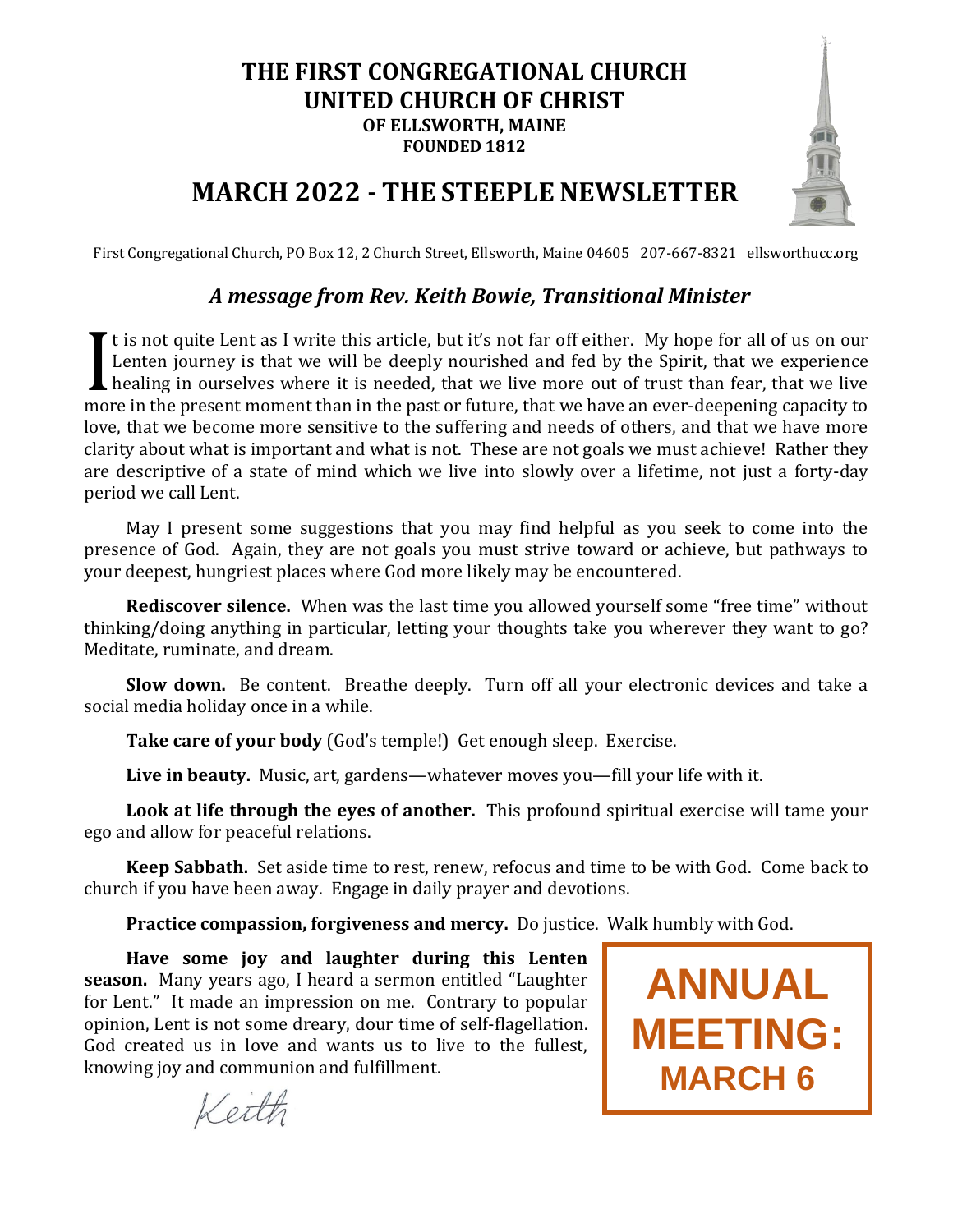### **MARCH CHURCH MEETINGS**

| <b>Adult Forum -</b> Sundays, 8:30 a.m. |
|-----------------------------------------|
| - Tuesdays, 6:30 p.m.                   |
| - TBA                                   |
|                                         |

#### **ANNUAL MEETING**

#### **– Sunday, March 6, 11 a.m. - ish**

- **Missions** Thursday, March 10, time TBA
- **Deacons** Sunday, March 13, 11:30 p.m.
- **Trustees** Thursday, March 17, 7 p.m.
- **Christian Ed** Sunday, March 20, 1 p.m.
- **Council** Monday, March 28, 6:30 p.m.

Except for Choir, our meetings are hybrid, inperson AND Zoom, so that you may participate in the way you are comfortable.

**All FCC Zoom events (meetings and worship) use the same meeting number and password.** Please call the church office (T-W-Th) for Zoom instructions.

## **FRONT ENTRANCE CLOSED**

Please continue to use the State Street and education wing entrances.

## **A mask is necessary for all who gather in the church building.**



**The Re-Opening Committee hopes this will serve to mitigate the spread of Covid and enable us to remain open for worship. We will decide on a week-to-week basis if we host a coffee hour after morning worship.**

**We appreciate your understanding and cooperation in these difficult times. This is hard on all of us.**

### **MARCH LECTIONARY READINGS**

#### **MARCH 1 – ASH WEDNESDAY**

Joel 2:1-2, 12-17 OR Isaiah 58:1-12 Psalm 51:1-17 2 Corinthians 5:20b-6:10 Matthew 6:1-6, 16-21



#### **MARCH 6 – 1ST SUNDAY IN LENT**

Deuteronomy 26:1-11 Psalm 91:1-2, 9-16 Romans 10:8b-13 Luke 4:1-13

#### **MARCH 13 – 2ND SUNDAY IN LENT**

Genesis 15:1-12, 17-18 Psalm 27 Philippians 3:17-4:1 Luke 13:31-35 OR Luke 9:28-36, (37-43a)

#### **MARCH 20 – 3RD SUNDAY IN LENT**

Isaiah 55:1-9 Psalm 63:1-8 1 Corinthians 10:1-13 Luke 13:1-9

#### **MARCH 27 – 4TH SUNDAY IN LENT**

Joshua 5:9-12 Psalm 32 2 Corinthians 5:16-21 Luke 15:1-3, 11b-32

*Create in me a clean heart, O God, and put a new and right spirit within me. Restore to me the joy of your salvation, and sustain in me a willing spirit.*

*Psalm 51:10, 12*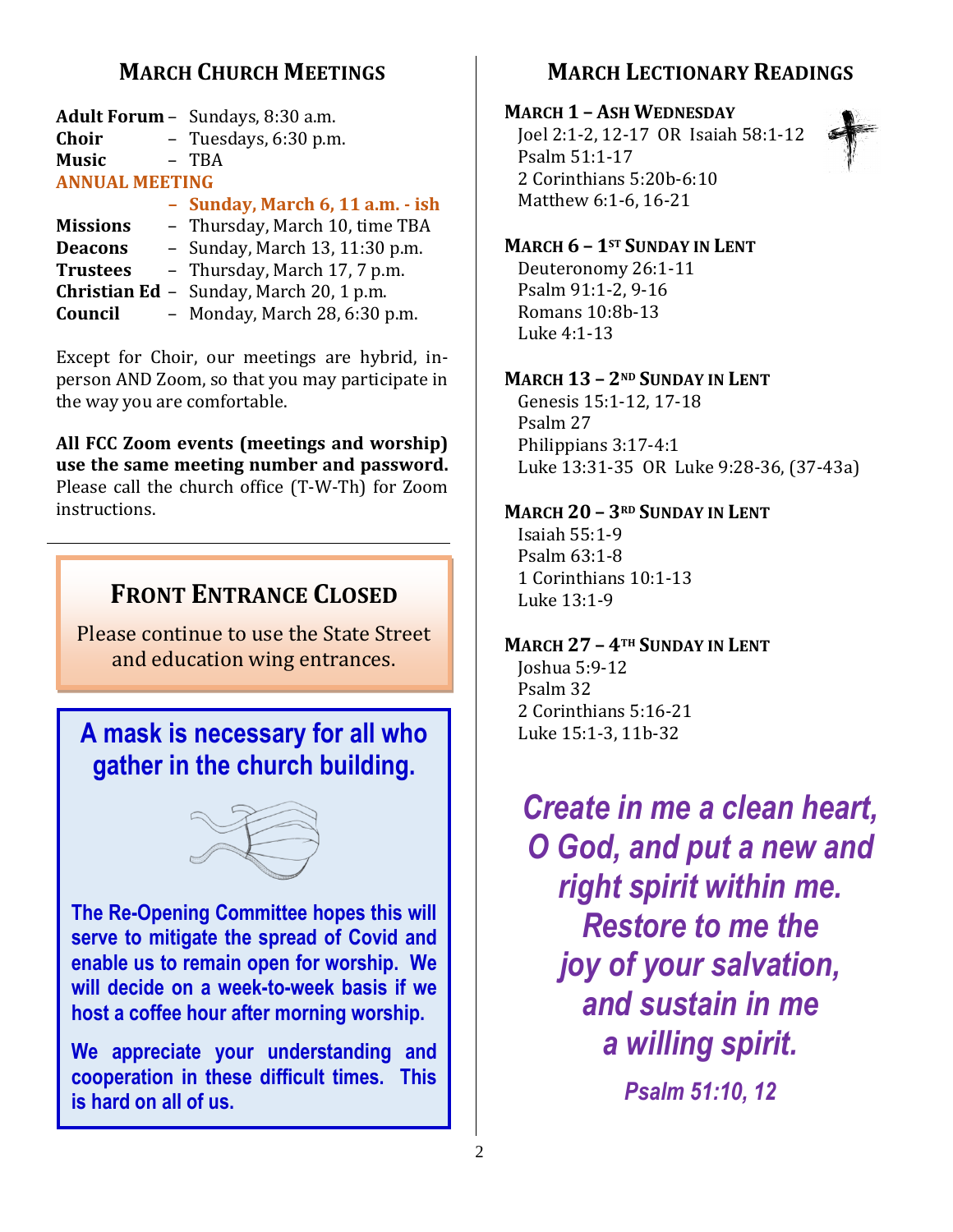

Howard Thurman grew up during the early 1900s in Daytona, Florida, where educational opportunities for Blacks were limited. There were only three high schools for Blacks in the entire state. The closest private church-related high school was in Jacksonville, about 90 miles away. His community pooled their resources to send him to further his education.

At the train station, Thurman learned he would have to pay extra to ship his rope-tied trunk, and he did not have the money. Alone and dejected, he sat on the steps of the rail station. A stranger, a Black man, asked why he was crying. After Thurman explained his situation, the man paid the extra fare. Before Thurman could thank him, the man walked away, and Thurman never saw him again. The dedication to his autobiography reads: *To the stranger in the railroad station in Daytona Beach who restored my broken dream sixty-five years ago. 1*

Thurman went on to become a renowned scholar and theologian and influenced the likes of Martin Luther King, Jr. The stranger saw a young man in despair and his generosity made a difference—he expected nothing in return; he just saw a need and responded. The man may or may not have thought of his gift as an act of love, but it changed the trajectory of Thurman's life.

#### *This is what One Great Hour of Sharing does for people across the planet—it restores broken dreams, resurrects hope, and carves a path into the future.*

FCC will collect gifts for OGHS during the month in March.

<sup>1</sup>With Head and Heart: The Autobiography of Howard Thurman (New York: Harcourt & Brace, 1979), dedication page, 24-25



| March 6  | - Communion, Rev. Keith Bowie |
|----------|-------------------------------|
| March 13 | - Rev. Keith Bowie            |
| March 20 | - Rev. John MacDuffie         |
| March 27 | - Rev. Keith Bowie            |

The Deacons continue to reach out and care for our congregation. Please contact us with any need you have, a concern, or if you just need to talk with someone.



We begin our Lenten Journey on March 2, Ash Wednesday, with an evening service in our sanctuary. We will worship together with the Ellsworth Falls congregation.

On Wednesdays March 9, 16, 23, and 30, Rev. Bowie will lead a weekly study of lectionary readings at 6:30 p.m. This will take place in the parlor and on Zoom. We hope that many of you will be able to participate.

Finally, we will culminate this preparatory Lenten season with a Maundy Thursday service at the Ellsworth Falls sanctuary on April 14.

**LENTEN BIBLE STUDY Wednesdays March 9, 16, 23, 30 6:30 p.m., Parlor & Zoom**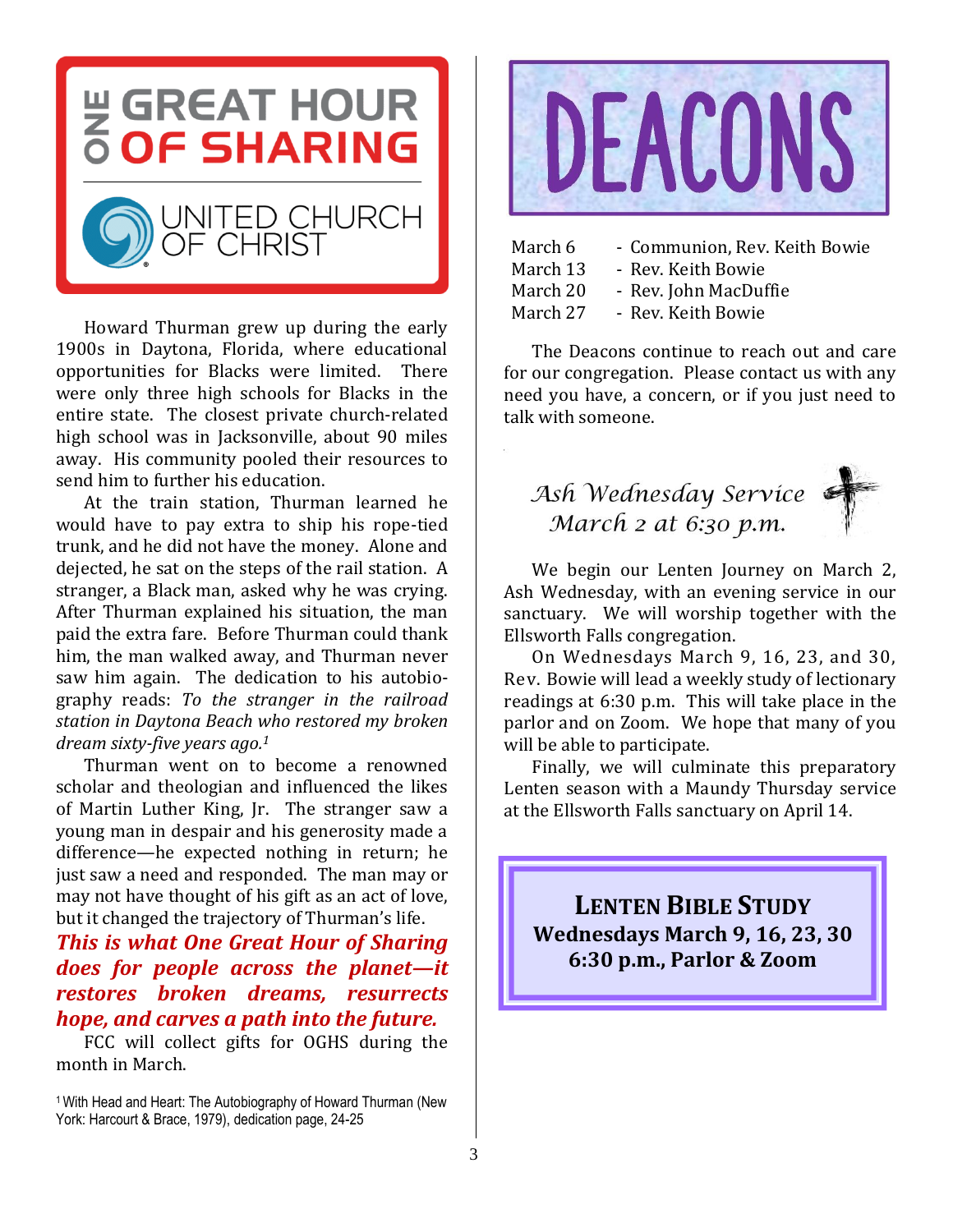*Then the King will say, 'I'm telling the solemn truth: Whenever you did one of these things to someone overlooked or ignored, that was me you did it to me.'* Matthew 25:40 (MSG)

### **MINISTER'S DISCRETIONARY FUND NOTE FROM THE TREASURER**

To ensure that our Minister's Discretionary Fund best serves the needs of our congregation and our community, church leadership has elected to participate in the Ellsworth Area Ministerial Association's Fund to serve *community* requests for church discretionary funds. This fund (EAMA Fund) was created by the Association to provide a central point for community members in need.

The EAMA Fund is being administered by Families First [Community Center](https://familiesfirstellsworth.org/) (FFCC). Community members seeking assistance from FCC who are not members of our congregation will be directed to FFCC for support. Our Church will contribute a portion of our Minister's Discretionary Fund receipts to this community resource.

The remaining portion of your gifts to FCC's Minister's Discretionary Fund will be held in our account to be available to support members of our Church family as needed. Please reach out to Rev. Bowie if you have a need or any questions.

We welcome your gifts to the Minister's Discretionary Fund at any time. Thank you for your generosity.





Tom MacDonald leads this discussion group that welcomes all people to join via computer, phone or in-person in the Parlor. Contact the office to get Zoom information.

rank



*Thank you for the thoughtful and yummy gift at Christmas time. Eleanor's fudge is always a treat. We thought of all of you as we enjoyed all the Christmas goodies.*

> *In Christ, Lewis & Juanita Higgins*

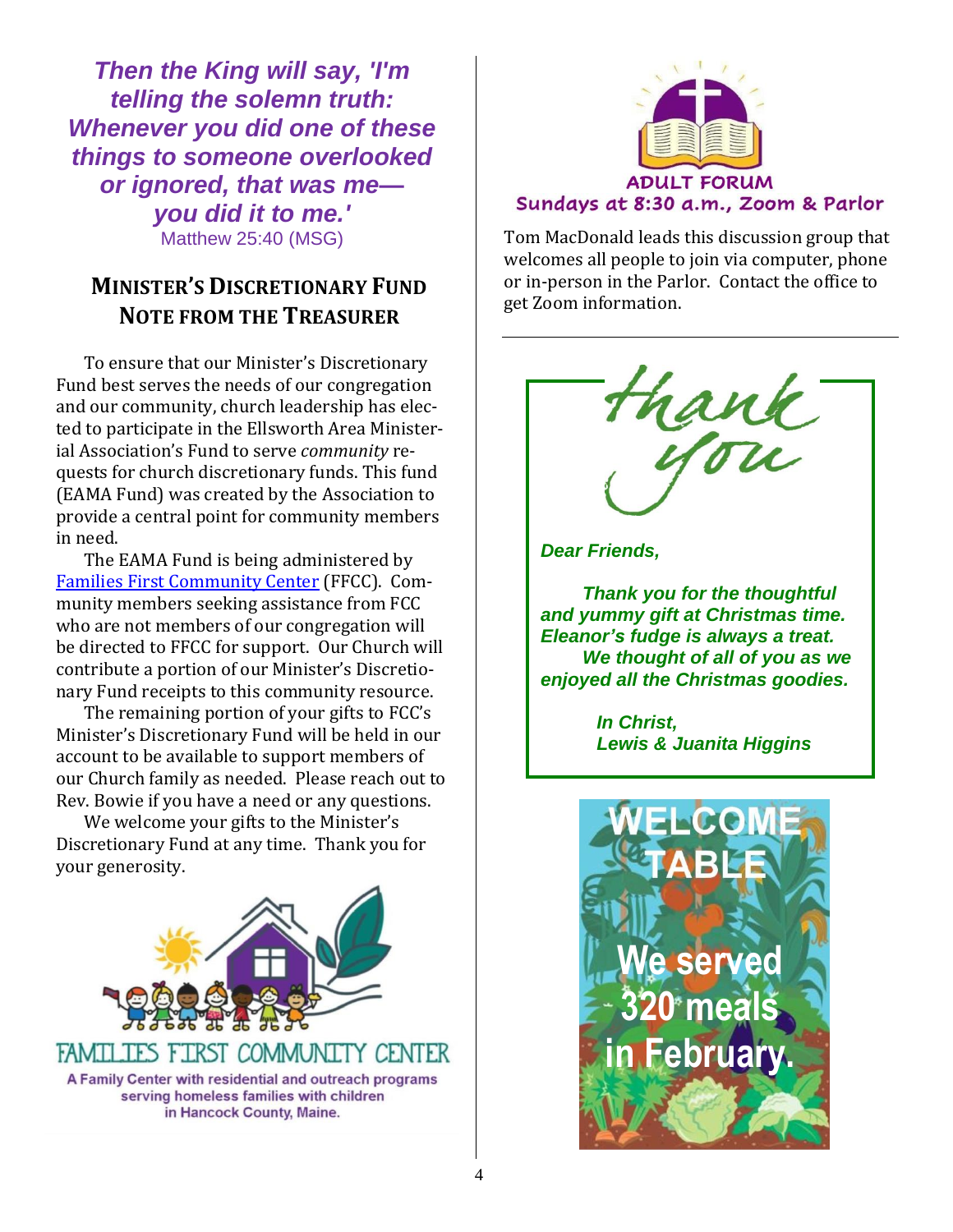## **PILGRIM LODGE NEWS 2022**

1. *WE HAVE A NEW DIRECTOR!*Liz Charles McGough is a longtime PL staffer, camper, counselor, and dean. The PL community is overjoyed with this decision (visit our social media for evidence!). How blessed we are that our first summer back on the boardwalk in a couple of years will be under Liz's leadership.



- 2. Registration has started and is going strong! Pilgrim Lodge is Maine's UCC camp and we would love to see you this season! We have programming for children of all ages, adults, and families. Our programming includes *Camp Pride, Hogwarts, Adult Chill, Grandparents & Grandchildren, Expedition Everyone,* and many others. We love to welcome new folks! To learn more, please visit: [https://www.pilgrimlodge.org/.](https://www.pilgrimlodge.org/)
- 3. Watch this brief YouTube video to get a glimpse of life at PL: <https://www.youtube.com/watch?v=PaVUdiAn700&t=176s>
- 4. PL loves our retreat groups! If you are interested in bringing your community to camp, please reach out to our office administrator, Karen, at ksteelhammer@pilgrimlodge.org. We typically host retreat groups in the late spring and early fall, though Karen can help with the specifics.
- 5. We are compiling worship materials for churches to use in their PL Sundays. These materials may also be useful to campers, counselors, staff, and deans in planning worship this summer. Please consider sending us your favorite worship materials that are related to Pilgrim Lodge, children, Creation, and/or community. Thank you for helping us with this project!
- 6. We love and need helpers of all sorts! Our summer staff application is currently open [\(https://www.pilgrimlodge.org/about-us/jobs/\)](https://www.pilgrimlodge.org/about-us/jobs/). Contact office administrator Karen [\(ksteelhammer@pilgrimlodge.org\)](mailto:ksteelhammer@pilgrimlodge.org) if you are interested in counseling (volunteering in a cabin with children for a week) or helping in other ways, big and small.

We continue to be grateful for all the ways that you have supported Pilgrim Lodge. As we reconnect in this new season of ministry, please know you are being deeply and joyfully held.

With gratitude, Pilgrim Lodge Outreach Committee Hannah Smith-Erb Lydia Hoffman Xander Keiter Steve Savage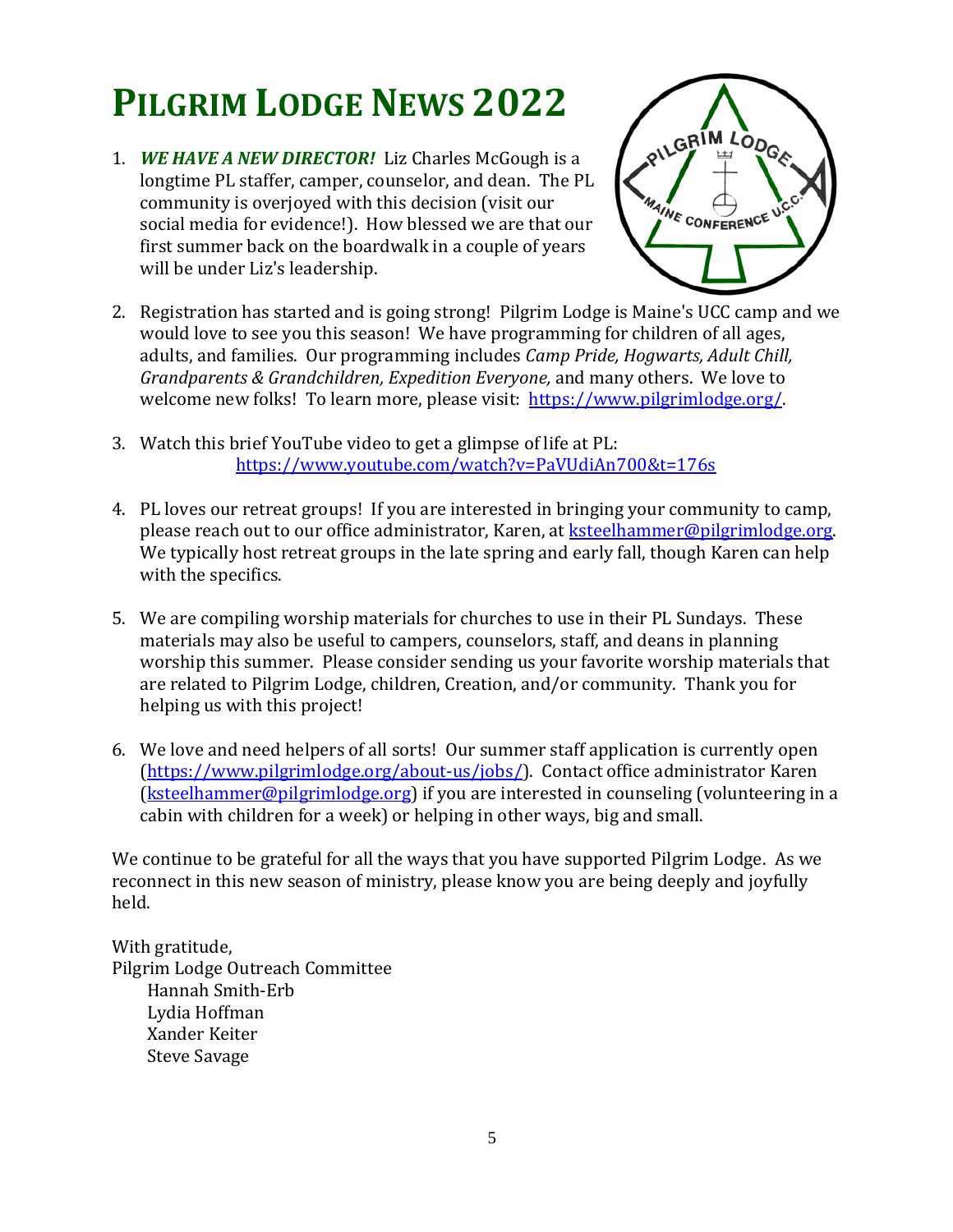## **MARCH 2022**

| <b>Sunday</b>                                                                                                     | <b>Monday</b>              | <b>Tuesday</b>   | Wednesday                                                                                             | <b>Thursday</b>                                                   | Friday              | <b>Saturday</b> |
|-------------------------------------------------------------------------------------------------------------------|----------------------------|------------------|-------------------------------------------------------------------------------------------------------|-------------------------------------------------------------------|---------------------|-----------------|
| <b>LOVE REMAINS:</b><br>We are collecting gifts for the<br><b>One Great Hour of Sharing</b><br>offering in March. |                            | 6 pm Choir       | 2<br>2:30-4 pm Welcome<br>Table take-out<br>$\leftarrow$<br>$6:30$ pm Ash<br><b>Wednesday Service</b> | 3<br>9 am Bulletin<br>deadline                                    | 4<br>OFFICE CLOSED  | 5               |
| 6<br><b>Violet</b><br>8:30 am Adult Forum<br>10 am Worship Service<br><b>ANNUAL MEETING</b>                       | OFFICE CLOSED              | 8<br>6 pm Choir  | 9<br>2:30-4 pm Welcome<br>Table take-out<br>6:30 pm Lenten study                                      | 10<br>9 am Bulletin &<br>Steeple deadlines<br><b>TBA</b> Missions | 11<br>OFFICE CLOSED | 12              |
| 13<br><b>Violet</b><br>8:30 am Adult Forum<br>10 am Worship Service<br>11:30 am Deacons                           | 14<br><b>OFFICE CLOSED</b> | 15<br>6 pm Choir | 16<br>2:30-4 pm Welcome<br>Table take-out<br>6:30 pm Lenten study                                     | 17<br>9 am Bulletin<br>deadline<br>7 pm Trustees<br>₩             | 18<br>OFFICE CLOSED | 19              |
| 20<br><b>Violet</b><br>8:30 am Adult Forum<br>10 am Worship Service<br>1 pm Christian Ed                          | 21<br><b>OFFICE CLOSED</b> | 22<br>6 pm Choir | 23<br>2:30-4 pm Welcome<br>Table take-out<br>6:30 pm Lenten study                                     | 24<br>9 am Bulletin<br>deadline                                   | 25<br>OFFICE CLOSED | 26              |
| 27<br><b>Violet</b><br>8:30 am Adult Forum<br>10 am Worship Service                                               | 28<br><b>OFFICE CLOSED</b> | 29<br>6 pm Choir | 30<br>2:30-4 pm Welcome<br>Table take-out<br>6:30 pm Lenten study                                     | 31<br>9 am Bulletin<br>deadline                                   |                     |                 |

**in**

## **ANNUAL MEETING Sunday March 6**

It will be a hybrid meeting, in-person and on Zoom immediately following morning worship.

> Questions? Contact the Moderator.

# **and 240 meals** *Invite Us Deeper – A Lenten Prayer*

**in Almighty and ever living God,**<br>you invite us deeper into your world, Almighty and ever living God, your people, your Lent. May this time be one of outward focus; seeking you in those we often ignore. Help us live a Lent focused on freedom, generosity, and encounter. Give us hearts hungry to serve you and those who need what we have to give.

*- Author Unknown*